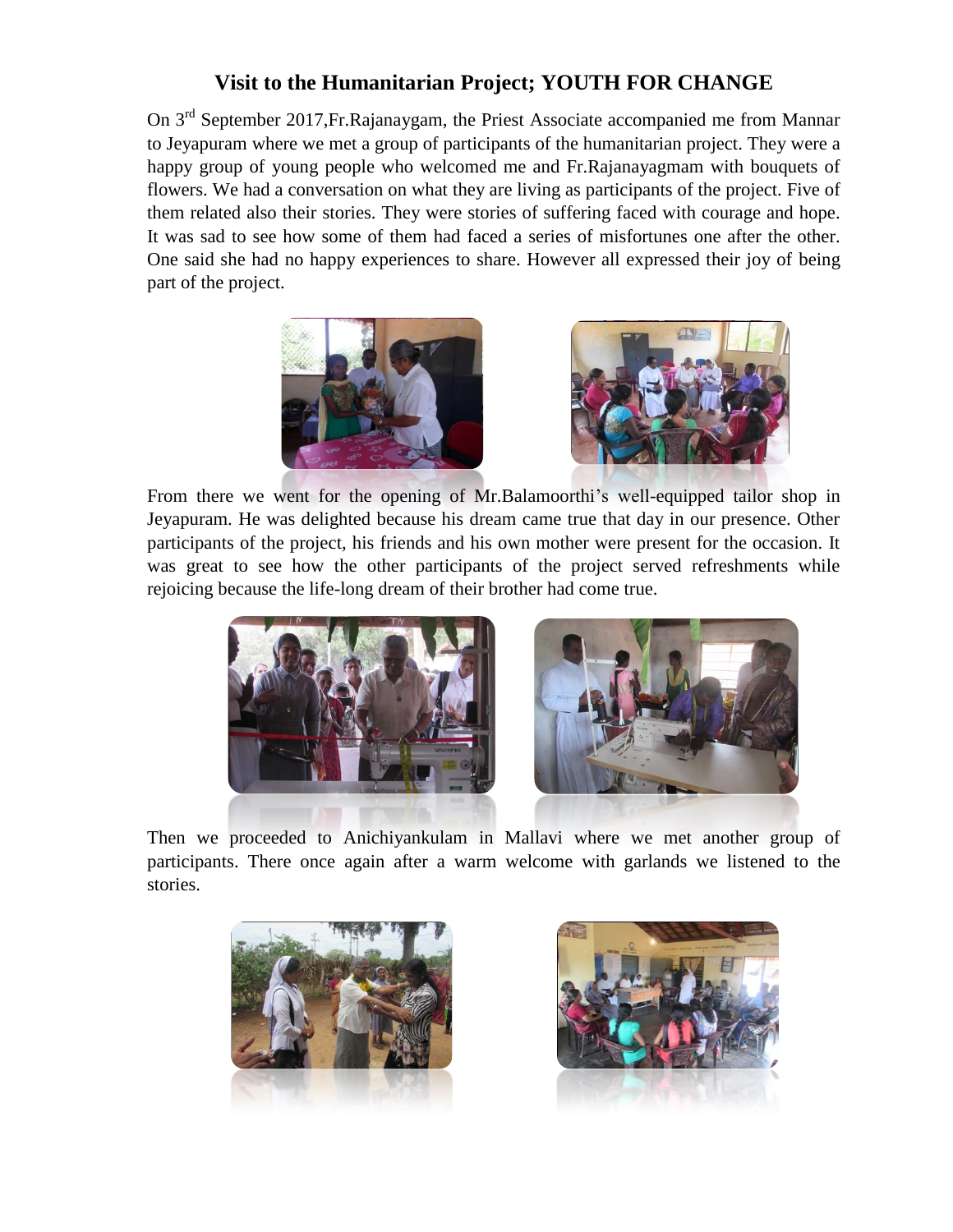Our next visit was to a place where two brothers affected by war, who were participants of the project, received electrical instruments to improve their carpentry work. They were sure they were going to experience a real change in their lives. They also mentioned that when they came to the project it was not with the hope of receiving material help but with the need to get support and encouragement for their lives. They wanted to join others.





The same day we visited also a little boutique run by a participant Miss. Vijikala with her father. They received a quantity of goods so that they can sell and buy and improve their business.





Finally we proceeded to Therankandal School in Mallavi where all were gathered for the main event of the day. It had many parts.

1. Sharing of experiences by those who participated in the one to one counselling program conducted by Sr.Christobel and her team. Everyone expressed how she/he profited from the counselling. In their own milieus they did not have anyone to whom they could open themselves. But with a group of trained counsellors they got the help they needed. They got healing and also guidance for choices they had to make in life. Sr.Christobel felt, while many were able to work during the time allotted by the project there are others who need continued help and arrangements needed to be made for them.



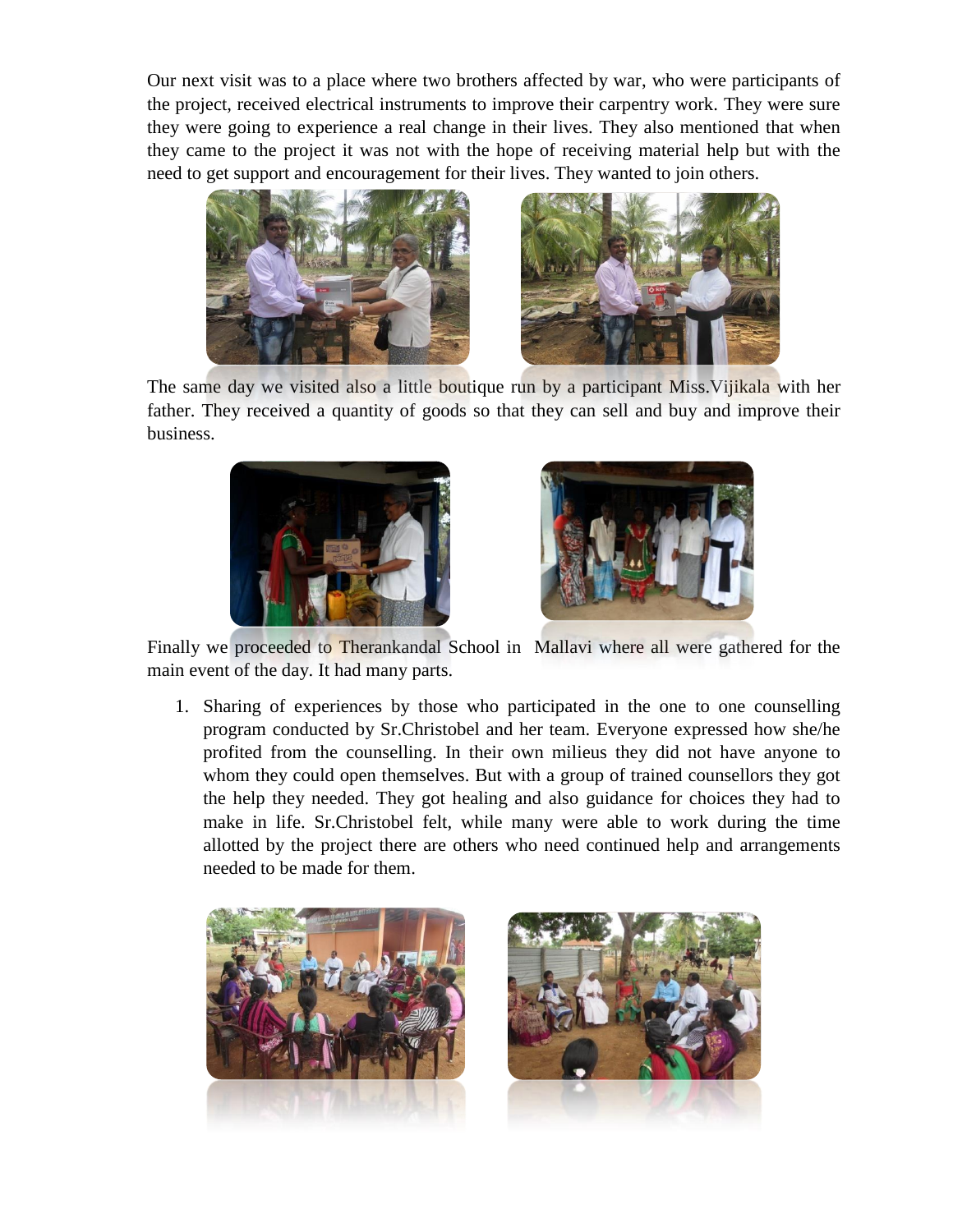2. Experience with the youth from the South. They had faced the program with a certain amount of fear since for most of them it was completely a new experience. They mimed their first encounter. There was fear and hesitation yet they walked towards each other. Finally the encounter was a happy one where they exchanged their experiences, did certain games and exercises together and made fun. It was a time of getting to know and building up relationships. They said they parted in tears and the communications continue to this day through social media. They also said they hesitated to take them to their homes since they thought they could not provide sufficent facilities for them. However those from the South were looking forward to such an experience and were a bit disappointed. Now the youth from the North are looking forward to the day when they will visit the youth from South. This part of the project is the responsibility of Miss.Pathma Consecrated Secular member.



3. Exhibition in the school was a real show of talents. What they started doing as recreational activities have become a means of supplementary income. It was colorful with baby clothes, pillow cases, table mats, baskets, and other various hand works done by different member of the project. The sticker "Youth for Change" was attached to each article and the quality and beauty of the work is really praise worthy.





4. The high point was the Cultural spectacle. The participants sang and danced. They communicated their past experience and the hope they carry through drama, dance and a traditional Viluppardu. Such cultural expressions help them to release themselves and to look forward to the future with hope and courage. At the same time it is a way of channeling their creative energies in a positive way.